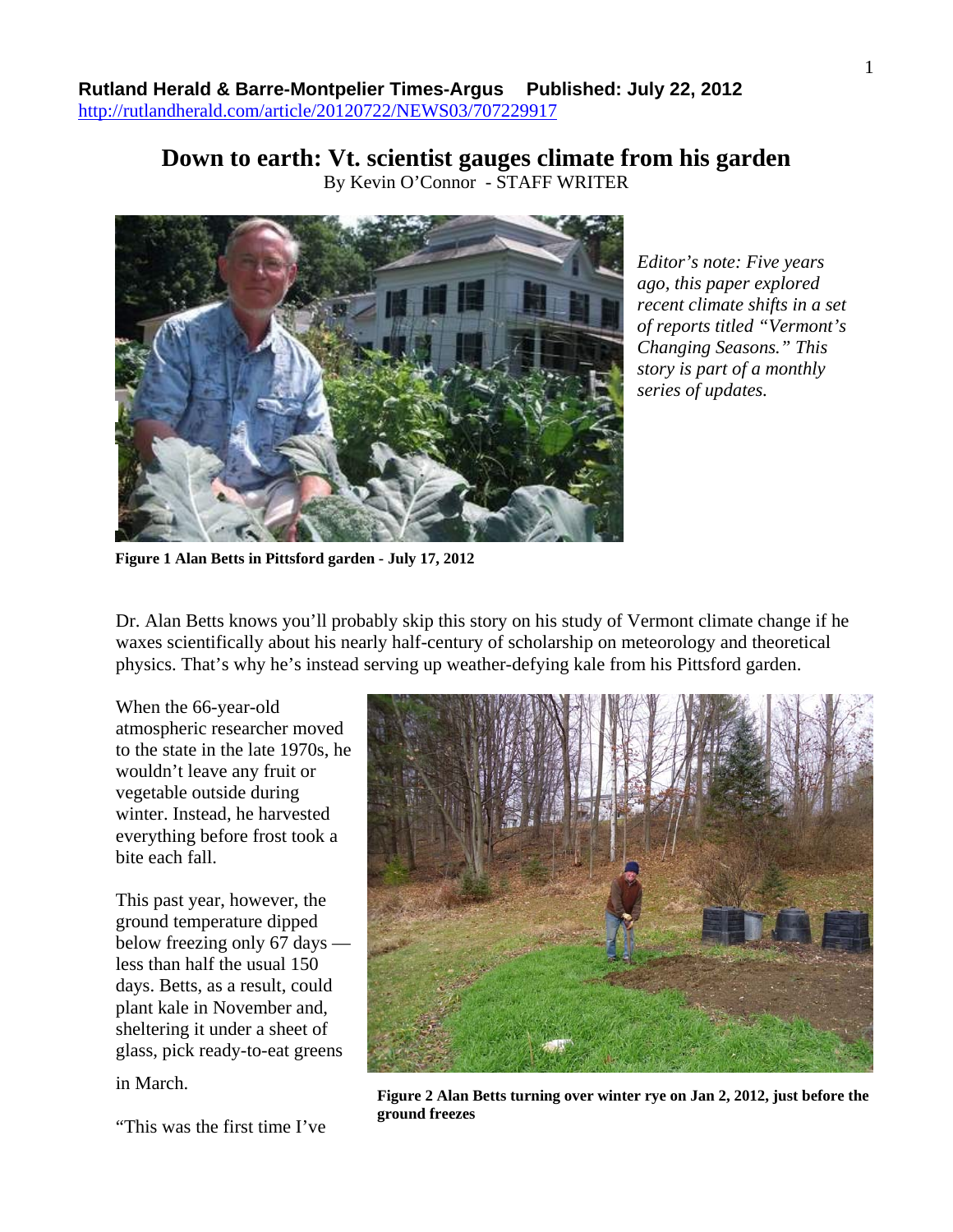been able to winter over something in the cabbage family," he says. "The local foods that are now available in unheated greenhouses have exploded."

Log on to Betts' website, alanbetts.com, and you'll find his public talks, newspaper columns and radio commentaries report what farmers and gardeners confirm throughout Vermont: Global warming is sprouting the unexpected benefit of stretching the state's growing season and ability to seed new crops.

Dig a little deeper and you'll also discover why the state's leading climate scientist worries such advancements could — as now witnessed in the rest of the nation — either drown or dry up.

## **'New record'**

Betts' interest in climate first blossomed in his native England, where he studied science at the University of Cambridge and earned a doctorate in meteorology from Imperial College in London. Moving to the United States in 1970, he worked at Colorado State University before relocating to Vermont — first to West Pawlet, then Weybridge, then his white clapboard Victorian home in Pittsford in 1992.

To put down roots, he picked up a shovel and started a garden.

Breaking ground back then, Betts wouldn't begin working the soil before the third week of April nor plant until nearly Memorial Day. But with carbon dioxide and other greenhouse gases filling up the atmosphere and forcing shifts in weather patterns, spring is arriving sooner. The scientist points to the annual date of "ground melt," which has advanced in his lifetime an average of some three days per decade.

Five years ago, Betts thought he was making history by seeding his first frost-hardy salad greens on April Fools' Day and peas the same time everyone else filed their income taxes. But this seeming Year Without a Winter, he planted a full month earlier: lettuce and spinach on March 1 and peas by March 15.

Spring's second transition point, "leaf-out," is also leaping forward — but only about half as fast as ground melt, the researcher says. That means although he's starting his garden in March, he's holding off planting frost-sensitive tomatoes, basil and squash until May — albeit at the beginning of the month rather than on Memorial Day.

Betts is reaping bumper crops. He has harvested lettuce, spinach and peas since May — a full month earlier than in 2007. His garlic now busts out in June rather than July. (Good thing: more heat means less cold in his garage to preserve last year's crop.) Now pulling potatoes, he'll cap the summer picking tomatoes and squash and the fall plucking brussels sprouts.

Betts' salad days end with the first frost. When he moved to Vermont in the 1970s, he would shiver in the middle of September. But in recent years, he hasn't felt the chill until as late as the end of October.

"My growing season between frosts has set a new record of over 180 days."

Likewise, Betts used to dig up his garden before the cold burrowed down. Now he tucks his more hearty crops in to see what springs up over the winter.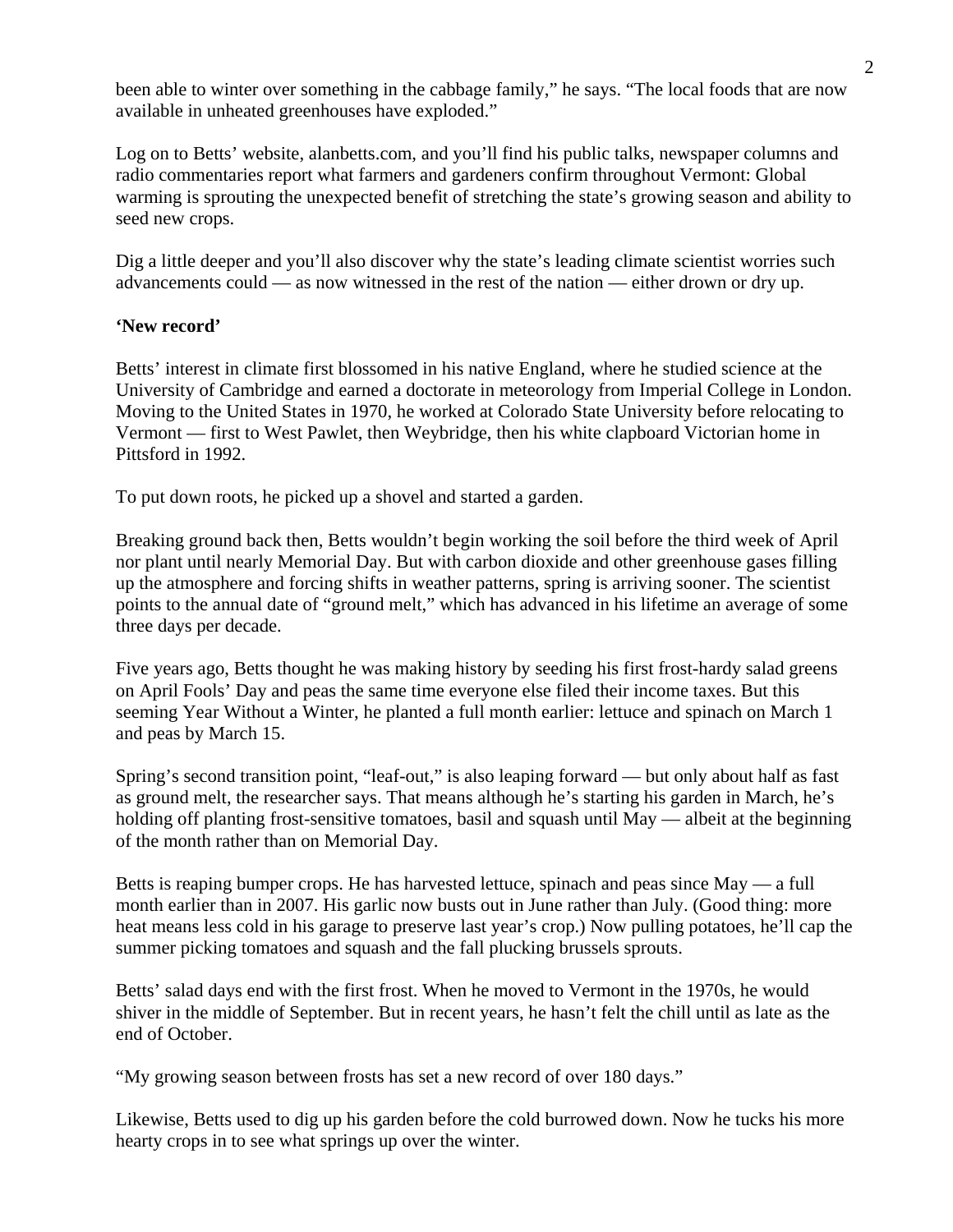"We have been eating the best fresh tender kale I have ever tasted."

## **'Toward extremes'**

Betts' personal observations are confirmed by plant hardiness zone maps used by Vermont's \$4 billion a year farming sector.

The official U.S. Department of Agriculture map in place since 1990 labeled the Northeast Kingdom as zone 3 (with annual lows of -40 to -30 degrees), the bulk of the state as zone 4 (with lows of -30 to -20) and the southern tip as zone 5 (with lows of -20 to -10).

This year, however, the newly revised map shows the lows have grown higher. Vermont has lost almost all its colder zone 3 up north, while nearly the entire southern half of the state and its western Champlain valley now sits in the warmer zone 5.

No Vermont community has recorded temperatures that would move it into the more temperate zone 6. But the eastern half of Massachusetts has heated enough to shift from zone 5 to zone 6, and researchers predict that with continued global warming, southern Vermont may soon follow.

Fruit farmers are experimenting with peach trees amid their apple orchards and berry bushes. Yet for all the green thumbs up, Betts sees a downside: Scientists project average Vermont temperatures could rise as much as 10 degrees by the end of the century, but they can't as easily predict future precipitation that's critical to crops.

Betts is concerned rain will be less evenly distributed and instead fall into periods of flooding downpours or droughts that could harm farmers not only of fruit and vegetables but also livestock (\$1.2 billion in annual state farm revenue comes from dairy cows that require silage and hay).

The researcher points to the two most recent winters — the snowy 2011 and sultry 2012 — as an example of such ups and downs.

"It has been warming twice as fast in winter than in summer — almost a degree Fahrenheit per decade — but the variability in winter is also at least twice as large as in summer. This was an exceptionally warm winter that broke all records. It's going to be well above the trend line. We're moving toward extremes."

## **'Choices we face'**

So what's a scientist to do? Betts is offering regular reports, talks and commentaries in this newspaper and on Vermont Public Radio outlining the causes of global warming — he starts with heat-trapping greenhouse gases emitted by the burning of fossil fuels — and how people can respond.

"I see myself as a translator. The scientific community used to write its papers for scientists. I've tried to close that gap and explain what is happening in terms everyone can understand. We're pushing the Earth toward a condition where it doesn't have icecaps. Eventually things like sealevel rise will get our attention and flood our coastal cities, but by then it will be too late to do anything."